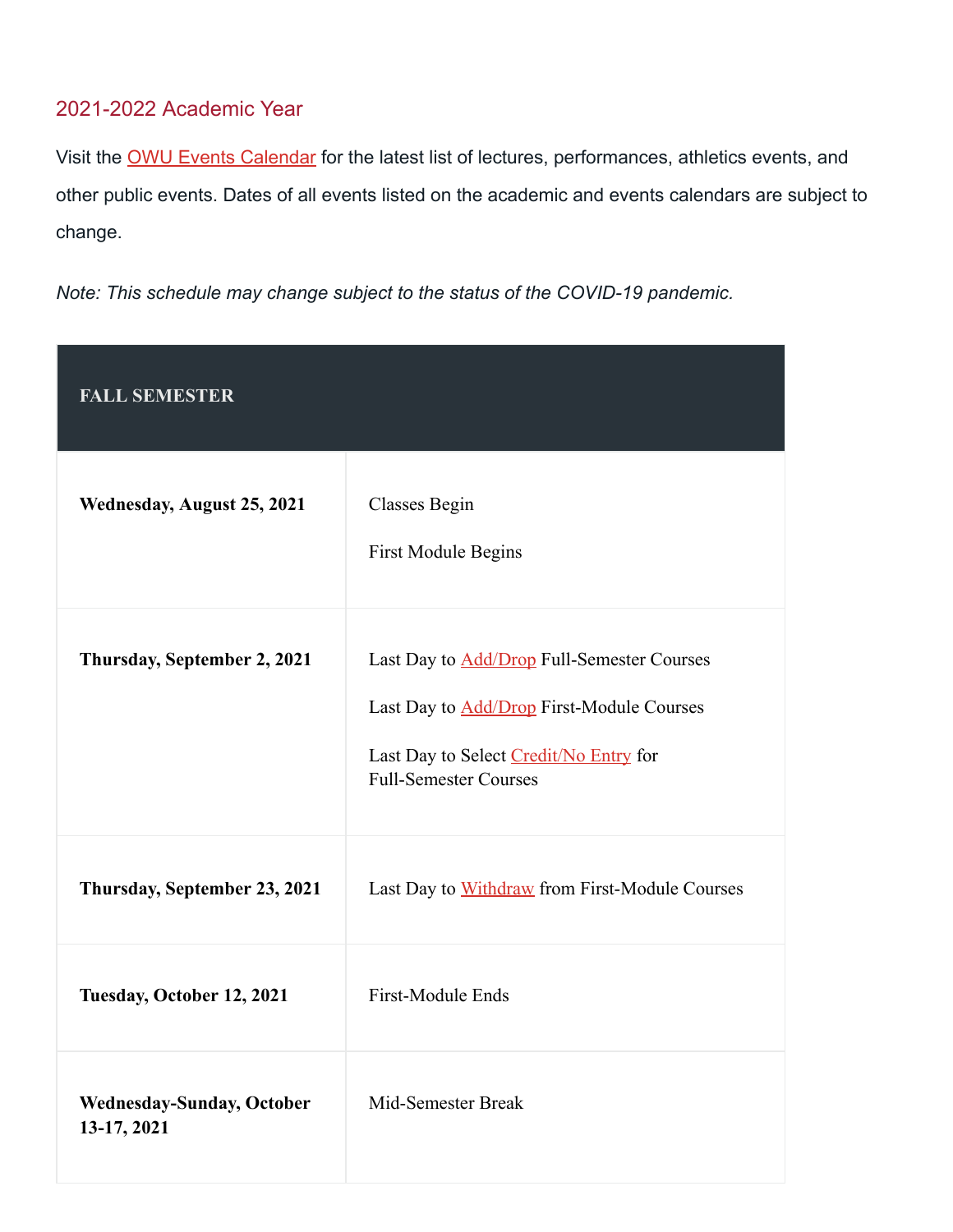| Monday, October 18, 2021                        | Second-Module Begins                                                                                                 |
|-------------------------------------------------|----------------------------------------------------------------------------------------------------------------------|
| Tuesday, October 26, 2021                       | Last Day to <b>Add/Drop</b> Second-Module Courses<br>Last Day to Select Credit/No-Entry for<br>Second-Module Courses |
| <b>Tuesday, November 2, 2021</b>                | Last Day to Withdraw from Full-Semester Courses                                                                      |
| <b>Monday-Tuesday, November</b><br>$1-2, 2021$  | Senior Registration for Spring                                                                                       |
| <b>Thursday-Friday, November</b><br>4-5, 2021   | Junior Registration for Spring                                                                                       |
| <b>Monday-Tuesday, November</b><br>8-9, 2021    | Sophomore Registration for Spring                                                                                    |
| <b>Thursday-Friday, November</b><br>11-12, 2021 | Freshman Registration for Spring                                                                                     |
| Tuesday, November 16, 2021                      | Last Day to Withdraw from Second-Module<br>Courses                                                                   |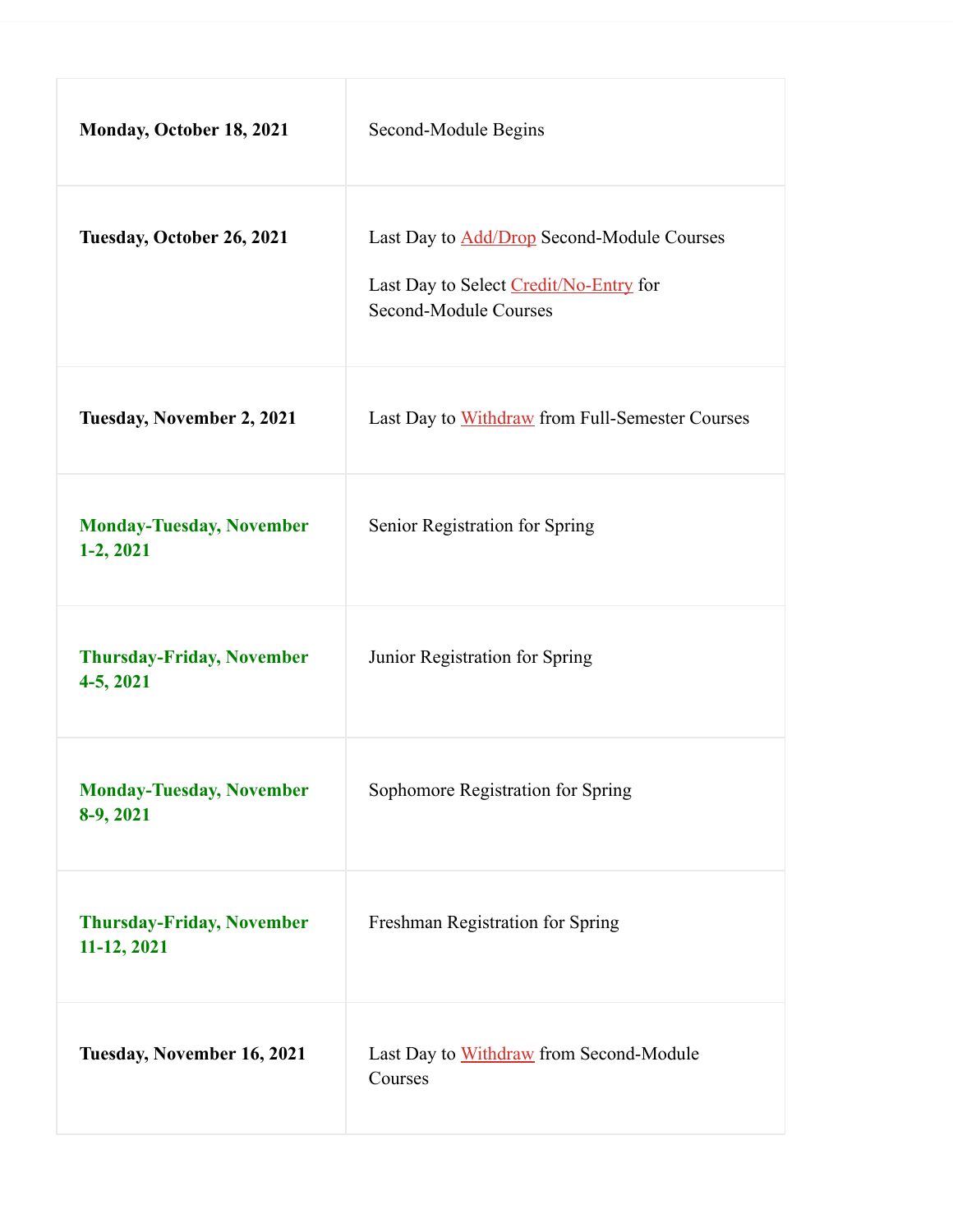| <b>Saturday-Sunday, November</b><br>20-28, 2021 | Thanksgiving Break                                |
|-------------------------------------------------|---------------------------------------------------|
| Friday, December 3, 2021                        | Last Day to Petition to Withdraw from Courses     |
| Friday, December 10, 2021                       | Last Day of Classes                               |
| <b>Satruday-Sunday, December</b><br>11-12, 2021 | <b>Reading Days</b>                               |
| <b>Monday-Thursday, December</b><br>13-16, 2021 | <b>Final Exams</b>                                |
| Thursday, December 16, 2021                     | Second Module Ends<br>Term Ends at 11:59 p.m. EST |
| Tuesday, December 21, 2021                      | Grades Due at 4:30 p.m.                           |
| <b>SPRING SEMESTER</b>                          |                                                   |
| Wednesday, January 12, 2022                     | Classes Begin                                     |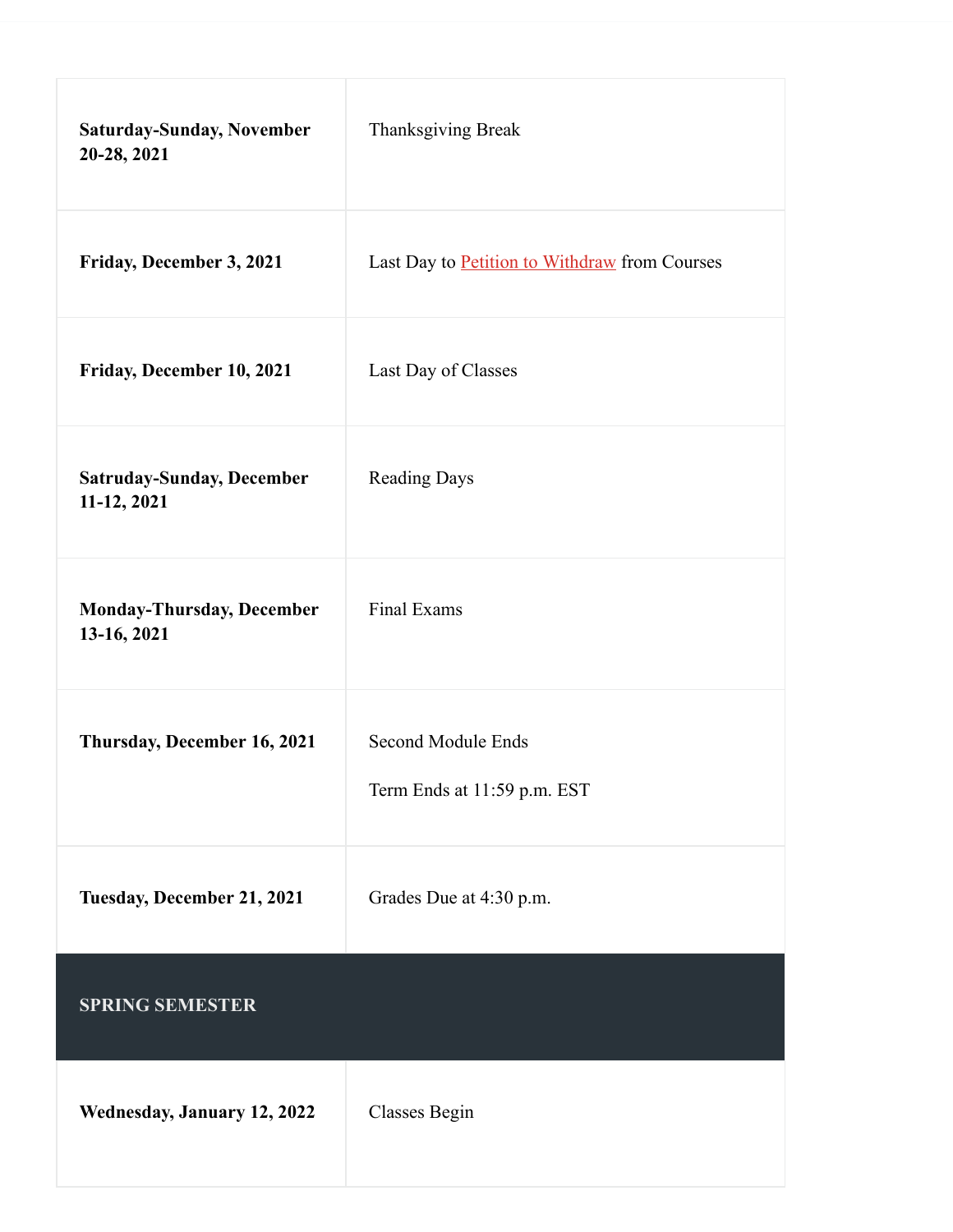|                                      | <b>First Module Begins</b>                                                                                                                                                      |
|--------------------------------------|---------------------------------------------------------------------------------------------------------------------------------------------------------------------------------|
| Thursday, January 20, 2022           | Last Day to <b>Add/Drop</b> Full-Semester Courses<br>Last Day to <b>Add/Drop</b> First-Module Courses<br>Last Day to Select Credit/No Entry for<br><b>Full-Semester Courses</b> |
| Thursday, February 10, 2022          | Last Day to Withdraw from First-Module Courses                                                                                                                                  |
| Tuesday, March 1, 2022               | First-Module Ends                                                                                                                                                               |
| <b>Wednesday, March 2, 2022</b>      | Second-Module Begins                                                                                                                                                            |
| Friday, March 4, 2022                | Midterm Estimates Due                                                                                                                                                           |
| Saturday-Sunday, March<br>5-13, 2022 | <b>Spring Break</b>                                                                                                                                                             |
| Thursday, March 17                   | Last Day to <b>Add/Drop</b> Second-Module Courses<br>Last Day to Select Credit/No-Entry for<br>Second-Module Courses                                                            |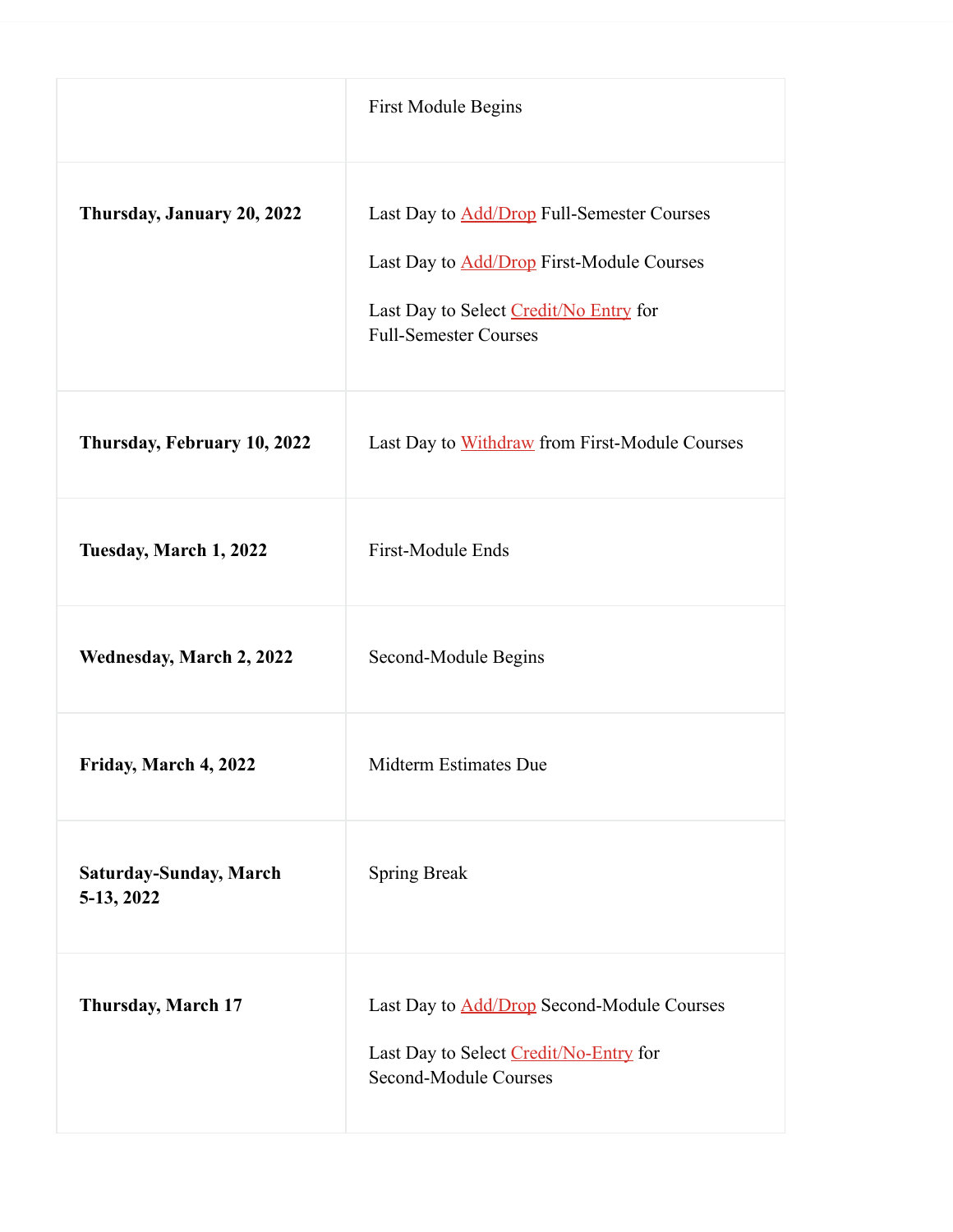| <b>Tuesday, March 29</b>                            | Last Day to Withdraw from Full-Semester Courses    |
|-----------------------------------------------------|----------------------------------------------------|
| Thursday-Friday, March 31 -<br><b>April 1, 2022</b> | Returning Senior and Junior Registration for Fall  |
| <b>Monday-Tuesday, April 4-5,</b><br>2022           | Sophomore Registration for Fall                    |
| Thursday-Friday, April 7-8,<br>2022                 | Freshman Registration for Fall                     |
| Thursday, April 7, 2022                             | Last Day to Withdraw from Second-Module<br>Courses |
| Friday, April 22, 2022                              | Last Day to Petition to Withdraw from Courses      |
| Tuesday, April 26, 2022                             | Last Day of Classes                                |
| Wednesday, April 27, 2022                           | <b>Reading Day</b>                                 |
| Thursday-Friday, April 28-29,<br>2022               | Final Exams                                        |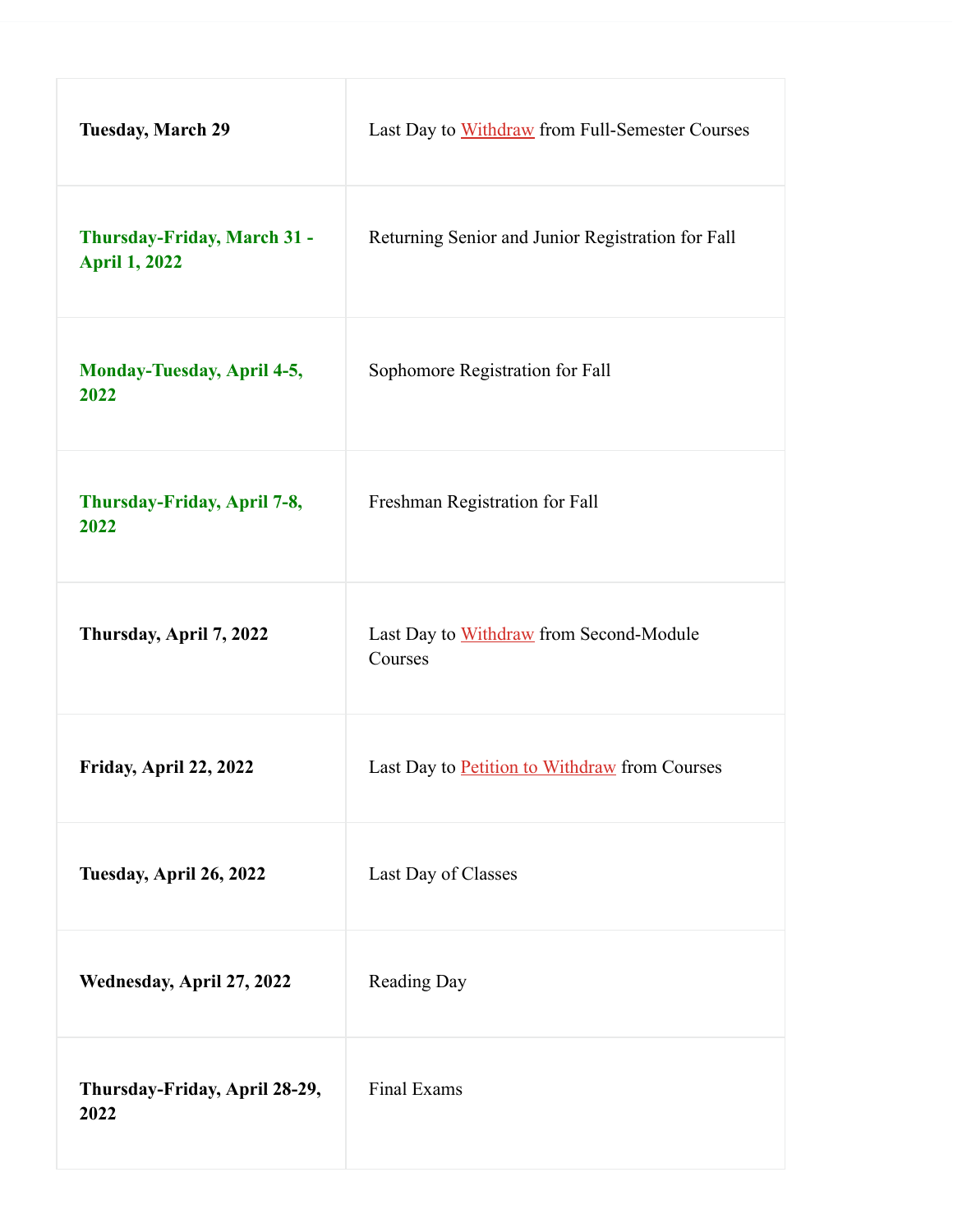| Saturday, April 30, 2022         | Final Exams (a.m.)<br>Reading Day (p.m.)                       |
|----------------------------------|----------------------------------------------------------------|
| <b>Sunday, May 1, 2022</b>       | Reading Day                                                    |
| Monday-Tuesday, May 2-3,<br>2022 | Final Exams (Term ends at 5 p.m.)                              |
| Wednesday, May 4, 2022           | Senior Grades due at 5 p.m.                                    |
| Saturday, May 7, 2022            | Commencement                                                   |
| <b>Monday, May 9, 2022</b>       | Remaining Grades due at 4:30 p.m.                              |
| <b>SUMMER SESSION</b>            |                                                                |
| <b>Monday, May 16, 2022</b>      | Classes Begin                                                  |
| Wednesday, May 18, 2022          | Last Day to <b>Add/Drop</b> 5-week or Full-Semester<br>Courses |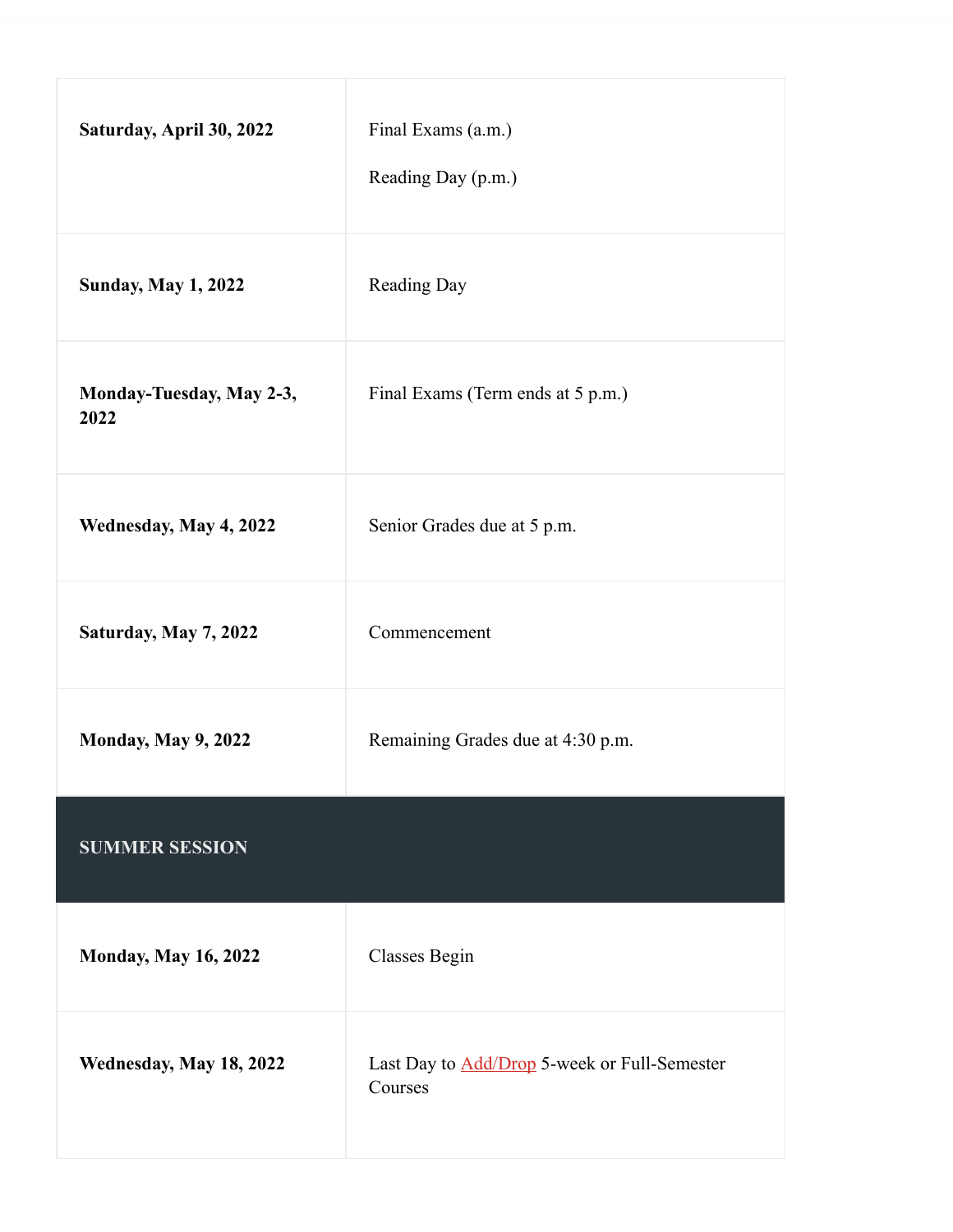|                                      | Last Day to Select Credit/No Entry for 5-week or<br><b>Full-Semester Courses</b> |
|--------------------------------------|----------------------------------------------------------------------------------|
| <b>Monday, May 30, 2022</b>          | Memorial Day - No Classes                                                        |
| Friday, June 3, 2022                 | Last Day to Withdraw from 5-week Courses                                         |
| Wednesday, June 15, 2022             | Last Day of 5-week Courses                                                       |
| Thursday-Friday, June 16-17,<br>2022 | Final Exams in 5-week Courses                                                    |
| <b>Friday, June 17, 2022</b>         | 5-week Session Ends at 4:30 p.m.                                                 |
| <b>Tuesday, June 21, 2022</b>        | Grades Due for 5-week Courses                                                    |
| <b>Friday, June 24, 2022</b>         | Last Day to Withdraw from Full-Semester Courses                                  |
| <b>Tuesday, June 28, 2022</b>        | June Graduation Date (No Ceremony)                                               |
| Monday, July 4, 2022                 | Independence Day Observed - No Classes                                           |